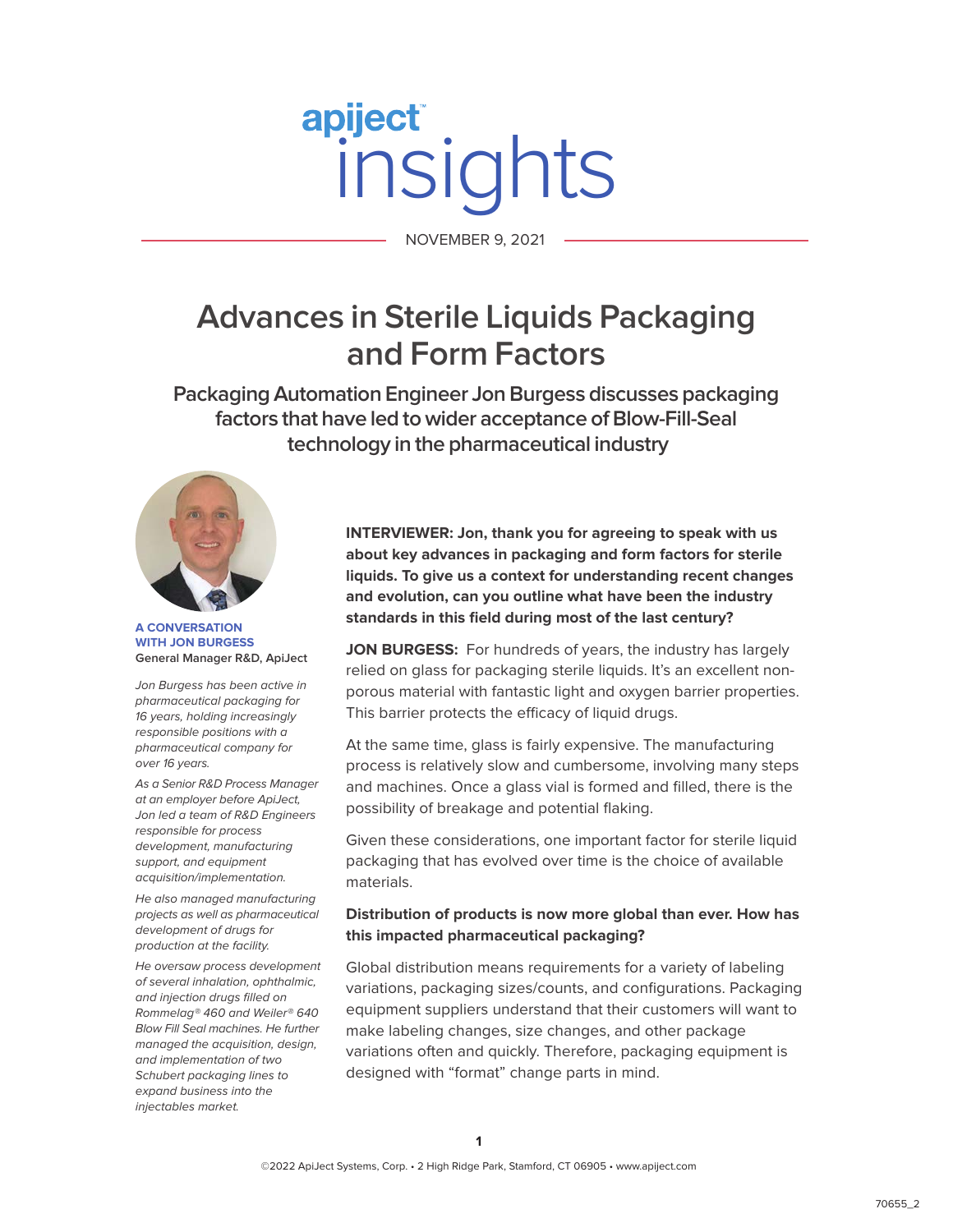Change parts allow a machine to be flexible in the size or shape of product it can process. Additionally, online printers and labelers can handle many "recipes" which may include different languages, more or less description, or other key elements needed to satisfy the requirements in a given market. Inserters, printers, or other ancillary equipment on packaging equipment may also be enabled or disabled based on the requirements for the product being manufactured.

# **What are the 5 functions of packaging? How does BFS improve or contribute to improving packaging?**

Well-designed packaging does the following for a product.

1. **Protection:** The packaging should maintain the product efficacy and safety over its entire shelf life. Considerations



for physical protection during distribution should also be considered. BFS containers are flexible and therefore a good candidate for standard shipping methods.

- 2. **Containment:** Packaging components should be sized and shaped accordingly to contain the product in its various levels from the unit of use up to the shippable unit. BFS containers are typically contained in foil, cartons, and shipper cases. These are easy to identify, count, and manipulate by shipping entities.
- 3. **Information:** Printing on packaging materials is essential to satisfying pharmaceutical requirements for drug identification. Product name, strength, NDC code, Lot, and Expiry along with a myriad of other information — are all provided on the various levels of packaging. Some of this information can be stamped or engraved directly on BFS containers.
- 4. **Utility of Use:** BFS containers can be sold in packs of several units or as single units, depending on the use case. Containers are designed to be convenient to use and disposable to prevent contamination or re-use.
- 5. **Promotion:** With modern printing and identification equipment, a BFS package can be filled with useful information, instructions, and warnings for the safe and effective use of the product. The use of logos, symbols, diagrams, and other eye-catching graphics can also be effectively used to make a product stand out among the competition.

# **What is the difference between conventional terminal sterilization and bulk sterilization? How does this choice impact exposure when utilizing the BFS process?**

Terminal sterilization involves sterilizing containers that are already filled and sealed. This is a robust method since the contents of the container cannot be accessed after sterilization, so there is a lessened chance of contamination. Even with the use of terminal sterilization, aseptic or low microbial load methods are used in the BFS process to minimize the initial bioburden.

Bulk sterilization involves sterilization of a product prior to filling, while still in its initial holding tank or vessel. The potential risk in this case is that the product must make its way into the sterile container through the product pathway without being compromised. However, this potential challenge can certainly be overcome with the use of a properly designed and validated sterilization procedure for the product pathway. Bulk sterilization is sometimes necessary in multi-phased formulations.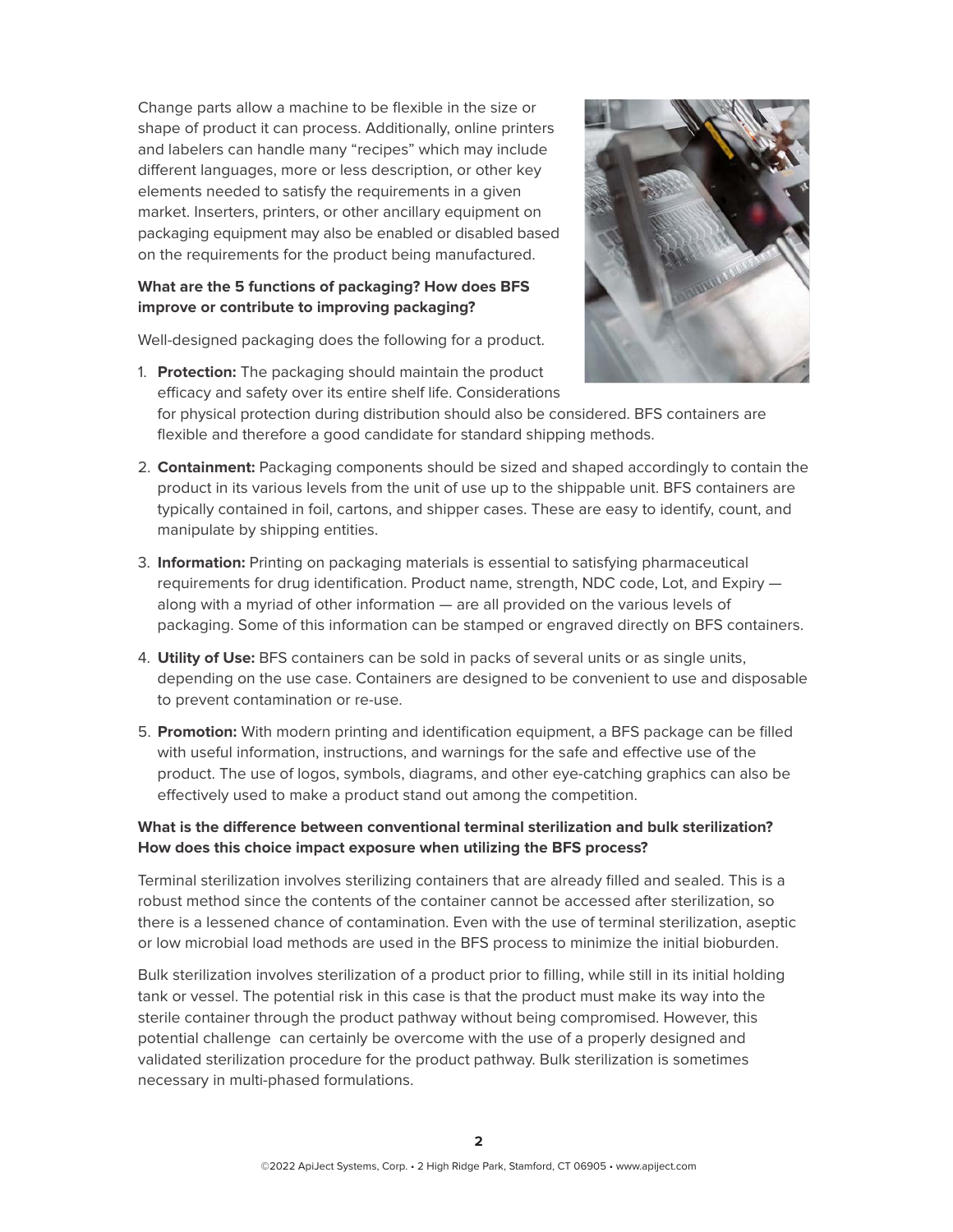#### **What does it mean to take a "quality first" approach to packaging?**

Good packaging design starts with building quality into the equipment and processes. This means understanding the goals of the process including, the volume expectations, critical parameters, potential defects, etc. The process should be designed to maximize product quality and minimize inefficient steps. Automation can be used to inspect the product throughout the process, ideally removing defects as soon as possible to prevent compounding issues. The process should be monitored for weaknesses with a continuous improvement program in place to give everyone who witnesses the process a tool to make it better.

#### **What new materials are coming to the fore?**

Plastics have been around for decades, obviously, but they have steadily come into greater use in pharma, driven by excellent performance.

# **How have plastic materials evolved to make it a more attractive option for sterile liquid packaging**?

Both the chemical composition and the range of available form factors for plastic have improved to address all the ways that drug products need to be stored to maintain stability and efficacy. We have seen huge advances in the ability to combine multiple materials to make packaging components.



In addition, the flexibility of plastic allows you to do so many things with shapes, sizes and visual style or presentation that impact how the drug is provided to the end user. As a result, the pharma world has increasingly transitioned to using a lot more plastics and into flexible materials.

# **When you started in the pharma industry, what medicines did your company package, and with what kinds of form factors?**

My first job in the pharmaceuticals industry was working in a BFS (Blow-Fill-Seal) manufacturing plant. We packaged a lot of drugs for COPD and asthma, such as albuterol sulfate and others. These drugs are filled in a nebulizer, which atomizes the liquid into a breathable form. After a 10 or 15-minute treatment, the airways open in the patient's bronchial system, which allows them to breathe more easily.

We typically had products that were between 0.5 mL and three mL, which is standard for a breathing treatment. The 0.5 mL are usually mixed with a sodium chloride vial to bring it up to three mL or so. We sold them as a brick pack, which is 30 units in a foil pouch, that is basically a month supply for a patient who is getting the drug at home. We also sold a "singles" format that was more popular for the hospitals and clinics. And that is just a single BFS dose, wrapped individually. Those sold very well because they're easily identifiable. They're small, you open it, you use the entire contents, and you throw it away. There's no confusion about using only part of the contents and did I use too much or not enough.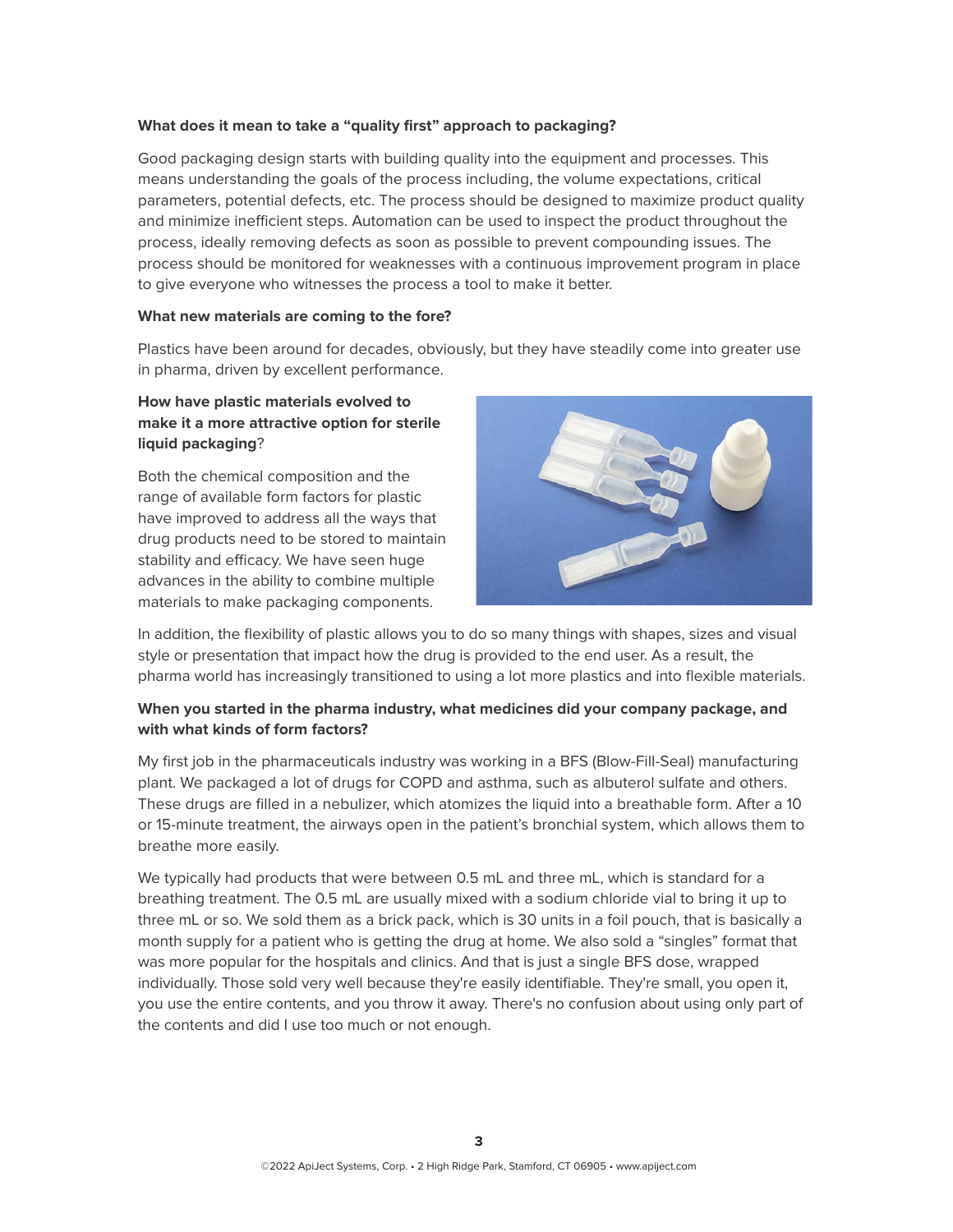# **You said one of the advantages of glass is its strong barrier properties. BFS is made from plastic resin, derived from a petroleum base. What are its barrier properties?**

BFS typically forms its containers from LDPE, which is Low-Density Polyethylene. This material is permeable to oxygen, light, and water vapor, so we use secondary packaging to protect the product against that possibility. That's where foil pouches come in. The pouches perform the function of the barrier, to protect the drug product from light, oxygen, water vapor loss, or other issues. The pouch is also useful for labeling, product identification data, and so on.

# **What are the foil pouches made of? Are there any supply chain issues with those constituent materials?**

The foil pouches typically are comprised of a couple of plastics, usually including polyester or LDPE. The major material in a foil pouch that creates the functional barrier is aluminum. This is a fairly common metal, with some sourced in China and some sourced in the U.S. Of course, prices of metals go up and down all the time in the global market. Users of foil pouches typically choose vendors partially based on the supply chain strategy of the supplier.



# **Another advantage you mentioned for plastics is the potential to create a lot of different or customized shapes and sizes for the containers. What range of forms are typically seen in the market and how has that changed or evolved?**

I would say most pharma containers are made using BFS have a small nozzle to eject the liquid contents, and they are designed to be either squeezable or flexible enough that when you attach a connector, the liquid can be withdrawn easily.

When it comes to manufacturing BFS containers in different sizes and volumes, there is a wide variety. On the mid-sized range, you've got a number of containers from one mL to 10 or 20 mL that are for irrigation products. A lot of saline goes into 10- or 20-mL bottles.

BFS also enables pharma companies to design custom containers with a potentially infinite range of shapes colors, and thicknesses, because you can easily design and create a new mold that essentially makes any shape of container. This flexible property is not only useful for the functionality of a particular medicine or vaccine, but also for marketing purposes.

#### **How does BFS container flexibility play a role in marketing?**

With BFS products, the healthcare worker or the patient can potentially easily identify which drug or vaccine is in the container, often by glancing at the specific shape and color of the bottle. A square blue BFS bottle might be known to the industry be Product X, while a round green BFS bottle might be known to be Product Y. For example, sodium chloride or saline is commonly provided in a pink bottle. So whenever you picked up a pink BFS bottle, chances were very good that it was the saline solution.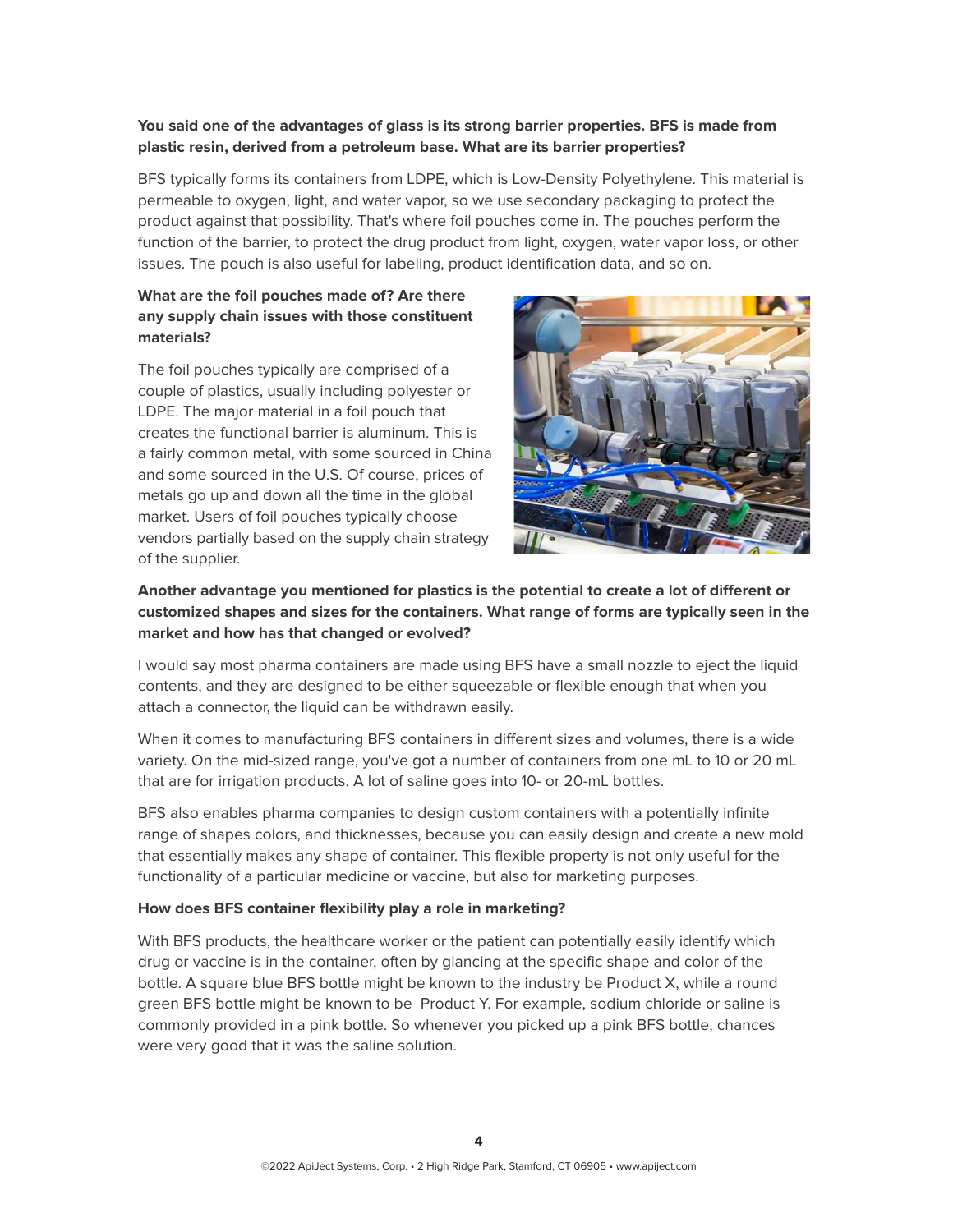Colors are not just marketing tools, but also have an important informational role at times. Color coding of syringes, for example, is standardized with ASTM D4774 which defines colors as they relate to certain products or classes of products so that hospitals can easily identify the contents by the colors of the containers.

This is a valuable factor because hospital personnel work in a stressful environment. They want to be able to look at something quickly and say, "Based on the color, I instantly know at a glance that this is fentanyl 0.5 milligram, or I know this is neostigmine or whatever the drug may be." We used to joke that, "You know, you should read the label as well."

# **As you're aware, quite a few LMICs (Low- and Medium-Income Countries) have limited refrigeration capacity for cold chain products. Does BFS offer packaging options that address this limitation?**

Yes. Relative size and its meaning for cold chain capacity are factors that Western countries take for granted, but the combination of the two is a serious issue for many LMICs. I worked briefly



with another vendor who made it clear that all the customer cared about was, "How many cubic centimeters of refrigerator shelf space does your product take up, and how many doses is that?"

BFS can provide meaningful advantages here. In an applesto-apples comparison of prefilled syringes, for example, one reason that BFS containers can be an attractive form factor is the ability to store a relatively large number doses in a small area, especially if the Needle Hub is shipped separately and does not have to be refrigerated.

# **Why does BFS require less input and presence from human operators than traditional technologies?**

Human presence in the manufacturing space is required mainly during startup of the BFS machine. This is a major

event, because you're starting the molten plastic extrusion process; you're making sure your tank of drug product is filled and connected properly to your machine; you're entering the basic parameters and instructions into the central control unit; you're checking small maintenance items; and at the same time, you're filling out required documentation forms. This requires a couple of human operators.

Your Quality Assurance colleagues will be there also, assisting at that time to make sure you get the fill volumes correct, this typically requires a couple of adjustments at the beginning of a production run.

Performing all of these tasks can take a couple of hours at the start of the filling run. But once you get over that hurdle, there is usually no need for touching the machine, and no requirement for human operators in the room. In most cases, you've set up the machine in a way that enable it to run for hours and hours without stopping, and really with minimal intervention.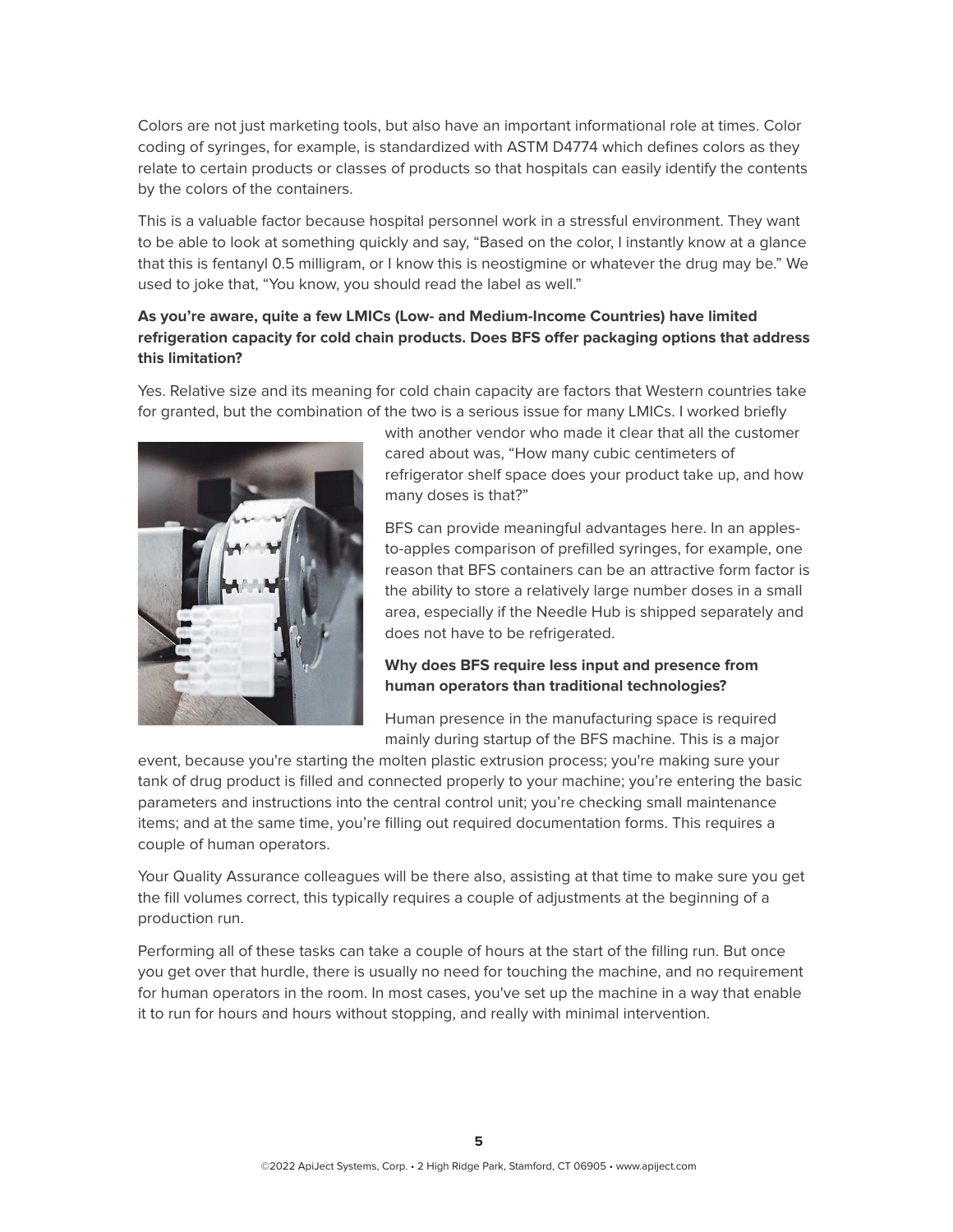#### **What does the "minimal intervention" consist of?**

Every hour or two, a QA technician should check vials and make sure that the lot numbers are stamping correctly, or that the fill volumes have remained within the specified limits. This is only pulling product off the production line though, no one enters the sterile filling space unless there is a machine issue, so this helps keep the microbial load low.

#### **How long can a BFS machine reliably run in a single, continuous production batch operation?**

I've seen them run 24 hours without stopping.

# **Beyond materials evolution, increased flexibility and speed, and aseptic filling, what other major evolutions and improvements have arrived in recent years for packaging of sterile liquids?**

BFS means that more sterile liquids can be packaged with aseptic processing as opposed to terminal sterilization, which requires moving the filled and sealed containers through a closed environment, using devices called autoclaves that generate elevated temperature and pressure. I think of terminal sterilization as a kind of steam cooking procedure. For efficiency and a streamlined process, I much prefer aseptic filling. This method also allows you to fill temperature sensitive products as they don't see the heat of a steam sterilization cycle.

# **Software control of the BFS fill-finish process appears to be a sophisticated operation. Can you explain how it works?**



The complete BFS production cycle consists of forming a plastic container, filling it, and sealing it – and it takes three to seven seconds. During that short time, there are probably 50 parameters and functions that must be controlled in terms of time started, time stopped, sequence, and the amount of energy required for each sub-step in the cycle.

These parameters and functions include – to name just a few – support airflow rate, closing of the main mold, creation of a vacuum that pulls the parison against the mold (the hollow container shape), bringing the fill nozzle down, filling the newly formed parison with liquid, sealing the top of the container by closing the head mold, and so on.

Each of these steps requires the setting of a master field timer, individual timers, delay timers, and more. In addition,

the operator must set the parameters for implementation and standardization of machine services, cleaning of product, contact services, and sterilization of the product pathway.

If you're observing a BFS machine in operation, you probably don't even notice all of these steps occurring while the process is running. It's just a continuous flow to someone casually looking at it. But the total process is a precisely choreographed sequence of high speed actions and steps that must be performed correctly, and the instructions for the sequence and duration of each step must be accurately programmed and maintained in order for the fill-finish operations to continue properly.